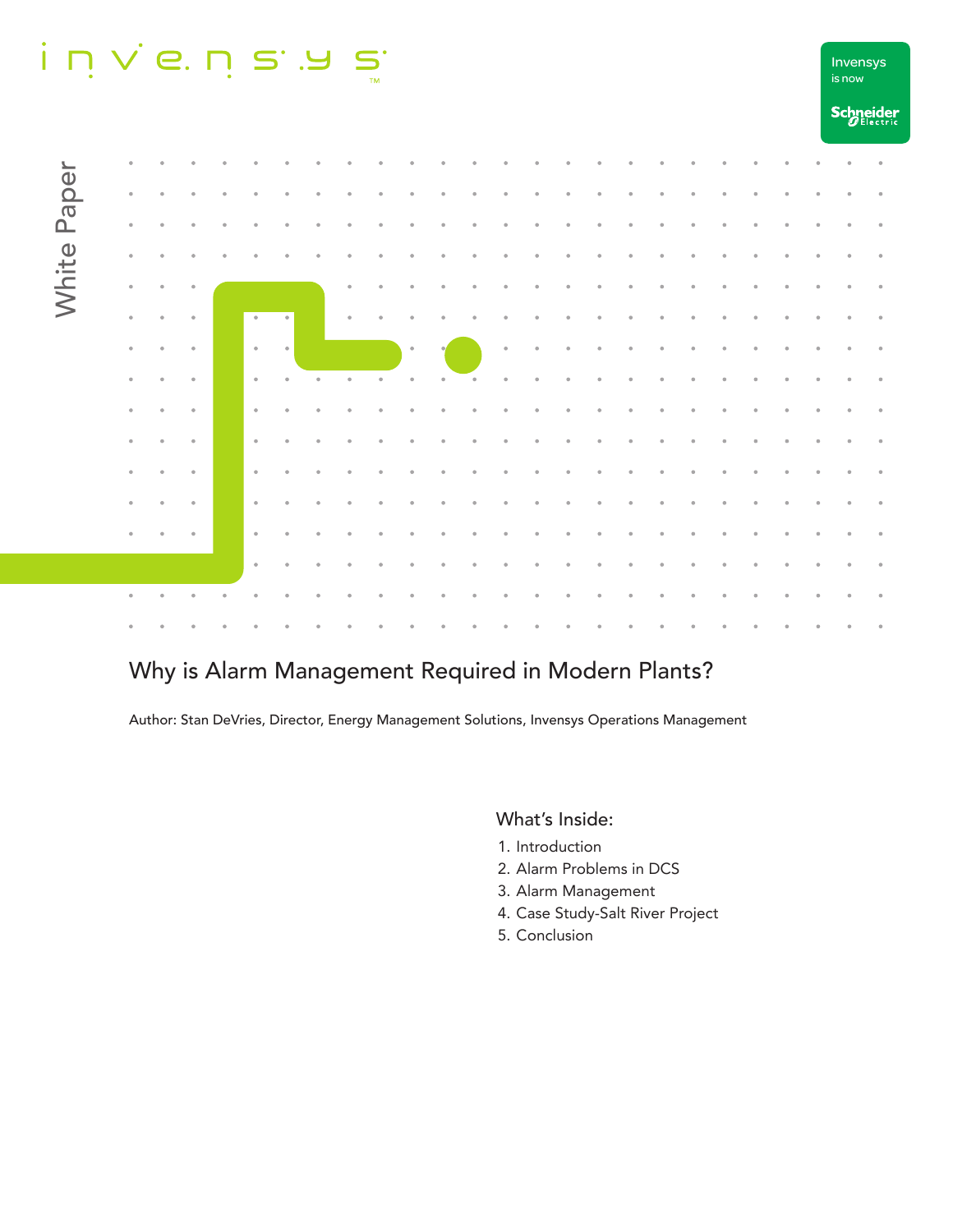# 1. Introduction

All modern process control systems provide alarm systems to assist process operators in managing abnormal situations. Nevertheless, the integrity and effectiveness of alarm systems can either provide assistance or be a hindrance to the process operators in responding to these situations. Through the efforts of the Abnormal Situation Management Consortium, EEMUA, and other professional groups, a large amount of best practice information exists to aid the control system engineer in designing effective alarm systems. However, due to various reasons, most existing control systems must be redesigned/re-engineered in order to take advantage of these newer system capabilities and best practices. The re-design/re-engineering of alarm systems in these control systems is a responsible first step in responding to the increasing frequency of industrial incidents and to begin to address the billions of dollars that these incidents cost manufacturers annually. By any comparison, the re-design/re-engineering efforts are well worth the investment. This white paper presents a new alarm philosophy and approach to achieve these objectives.

# 2. Alarm Problems in DCS

Indeed, all DCSs have a sophisticated alarm and HMI system for operators to monitor and control plant status. These are powerful platforms for users to design and configure effective alarm systems. The DCS alarm system can be a vital, productive tool for managing industrial process control plants, and can be configured to identify and notify personnel of a wide variety of abnormal conditions in a manufacturing process. Alarm systems should alert the operator to a possible problem, provide warning early enough to allow remediation, guide the operator to the problem, its cause and corrective action, and confirm or deny the effectiveness of the operators' efforts. However, a large number of existing alarm systems do not perform well.

First, before the plant is operating, it is difficult to make a good or optimal design and configuration of the alarm system. For example, too many alarms are configured; unreasonable alarm limits or dead bands are set; improper alarm orders are arranged; too many unimportant alarms during startup/shutdown are triggered, etc. This is because the plant status is not well known or there is a shortage of more powerful alarm functions. Second, the plant characteristics may change with time, possibly resulting in an improper configuration . Third, demands on operators are increasing through:

- 1. The need for process operation close to maximum efficiency
- 2. Higher costs of process interruptions
- 3. More complex processes
- 4. Lower safety margins (which give less opportunity to recover from upsets)
- 5. Environmental regulations (which may prohibit venting to atmosphere, direct discharge to waterways or landfills)
- 6. Fewer operators
- 7. Higher staff turnover (resulting in less experienced operators)

For example, increasing sophistication of control systems and processes means that systems are being operated in multiple modes by complex computer control, with the mental model held by the operator, and this model changes significantly over time. If human factors are not considered during design, then these starkly different operator roles ensure a continuation of overload situations and further incidents. It is becoming increasingly difficult for any one operator to understand both the complete process and the actions of the computer control system. In fact, the potential for problems is increasing in modern plants. Finally, industrial plants are constantly seeking to improve operations to achieve better economic results. As a result, the alarm system in particular is a significant obstacle to further improvement.

Nevertheless, the importance and necessity of improvement is often questioned by asking "Is our existing Alarm System sufficient?" The answer is usually, "No," based on the following questions:

- 1. Are all alarms necessary, requiring operator action?
- 2. How many alarms occur during normal operation?
- 3. How many occur during a plant upset?
- 4. How many standing alarms are there?
- 5. Is there ever an overwhelming event accompanied by alarm 'floods'?
- 6. Are there nuisance alarms, are large numbers of alarms acknowledged in quick succession or are audible alarms regularly turned off?
- 7. Is alarm prioritization reasonable?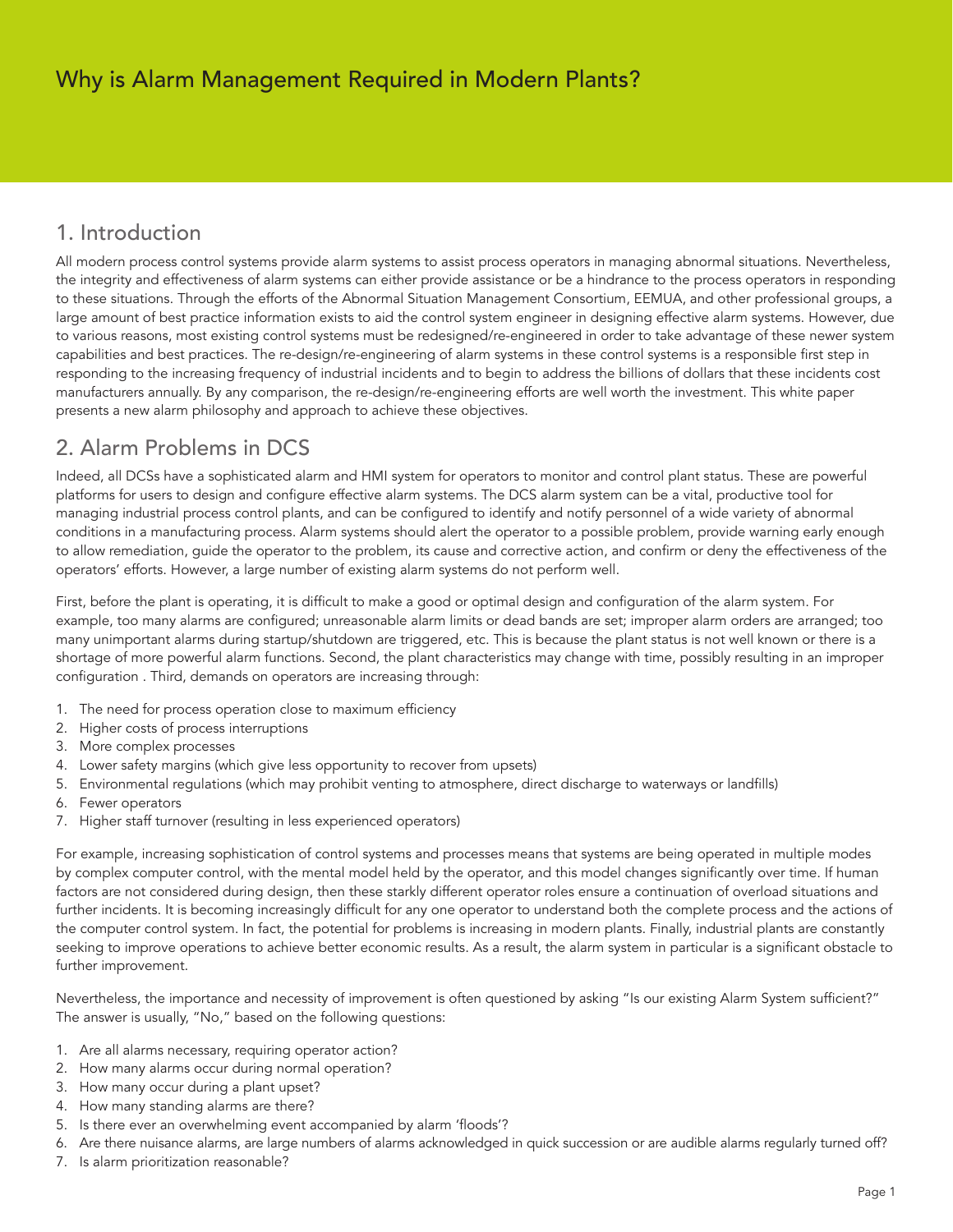- 8. Do operators know what to do with each alarm?
- 9. Have there been any critical incidents or near misses where operators missed alarms or made the wrong response?
- 10. Is there a written policy/strategy on alarms?

Plants may make significant investments to improve their overall operations by 2-3% for the year only to lose two years' profits to one unscheduled shutdown. In fact, a typical plant loses more than 5% of its total capacity every year due to slow downs and an approximately equal amount due to off-spec product, quality giveaway and other lost opportunities, not to mention any unscheduled unit outages the plant may incur. These costs are often underestimated. Individual plants typically compute lost opportunities only as a function of production targets and margins. For example, if a typical plant were to recover the 5% productivity loss cited above, the increase in profit would not be 5% but nearly 50-60%. Given that most fixed and variable costs have already been covered, nearly all of the additional revenue would be profit!

Furthermore, accidents like the following example underline the need to do something for alarm systems:

The 1994 explosion and fires at the Texaco Milford Haven refinery injured twenty-six people and caused damage of around £48 million and significant production loss. Key factors that emerged from the Health and Safety Executive's (HSEs) investigation were:

- 1. There were too many alarms and they were poorly prioritized
- 2. The control room displays did not help the operators to understand what was happening
- 3. There had been inadequate training for dealing with a stressful and sustained plant upset

### In the last 11 minutes before the explosion the two operators had to recognize, acknowledge and act on 275 alarms!

## 3. Alarm Management

Alarm Management is imperative to assessing, improving and optimizing plant alarms, thereby increasing the effectiveness of plant operators by only notifying them of a need for their intervention.

### 3.1 What is an Alarm Management System?

Most plant personnel equate alarm management with reducing alarms; however, this is only one piece of the puzzle. The whole puzzle involves providing operators with enough information to prevent abnormal situations and to prevent the escalation of those abnormal situations that cannot be prevented.

A poor alarm system results in billions of dollars lost every year to accidents, equipment damage, unplanned plant or unit outages, off-spec production, regulatory fines and huge intangible costs related to environmental and safety infractions. Alarm Management is about safety, the environment, optimizing operations and increasing corporate profits.

One important philosophy is that the operator must have some action for any specific alarm. If the action is not required, the alarm should be removed. Further, reducing or eliminating alarm floods liberates an operator to respond to plant demands, enabling them to avoid shutdowns and keep the plant running at optimal performance. In addition, the advanced alarming -- like alarm shelving -- can dramatically reduce alarms temporarily during a specific period so the operators can focus on important alarms and reduce startup/shutdown time.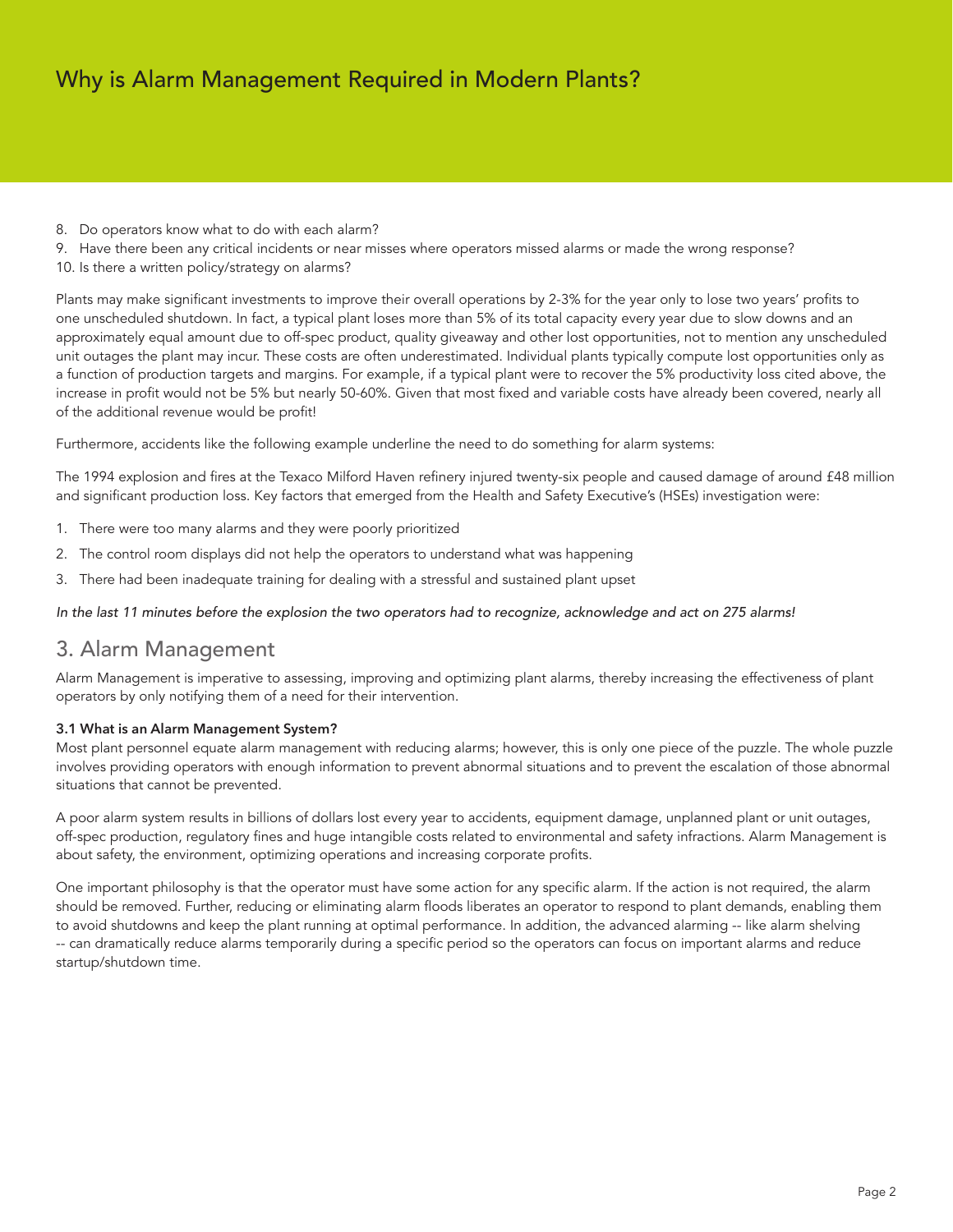# Why is Alarm Management Required in Modern Plants?



The relationship between a DCS alarm system and an Alarm Management System is shown in Figure 1.

Figure 1. DCS alarm system and Alarm Management System

The alarm system of the DCS is the executer of all alarm functions. However, the Alarm Management System is the monitor and optimizer for the DCS alarm system, which is used to reduce nuisance alarms, rationalize related alarms, avoid alarm floods and so on. In addition, some advanced alarm functions like alarm shelving and alarm suppression can be added to existing the DCS alarm system to make it more effective.

As a result, it is possible to reduce unscheduled plant shutdowns, improve performance and mitigate the risk of incidents and excursions and hence to enhance reliability and profitability by improving the performance of the existing alarm system.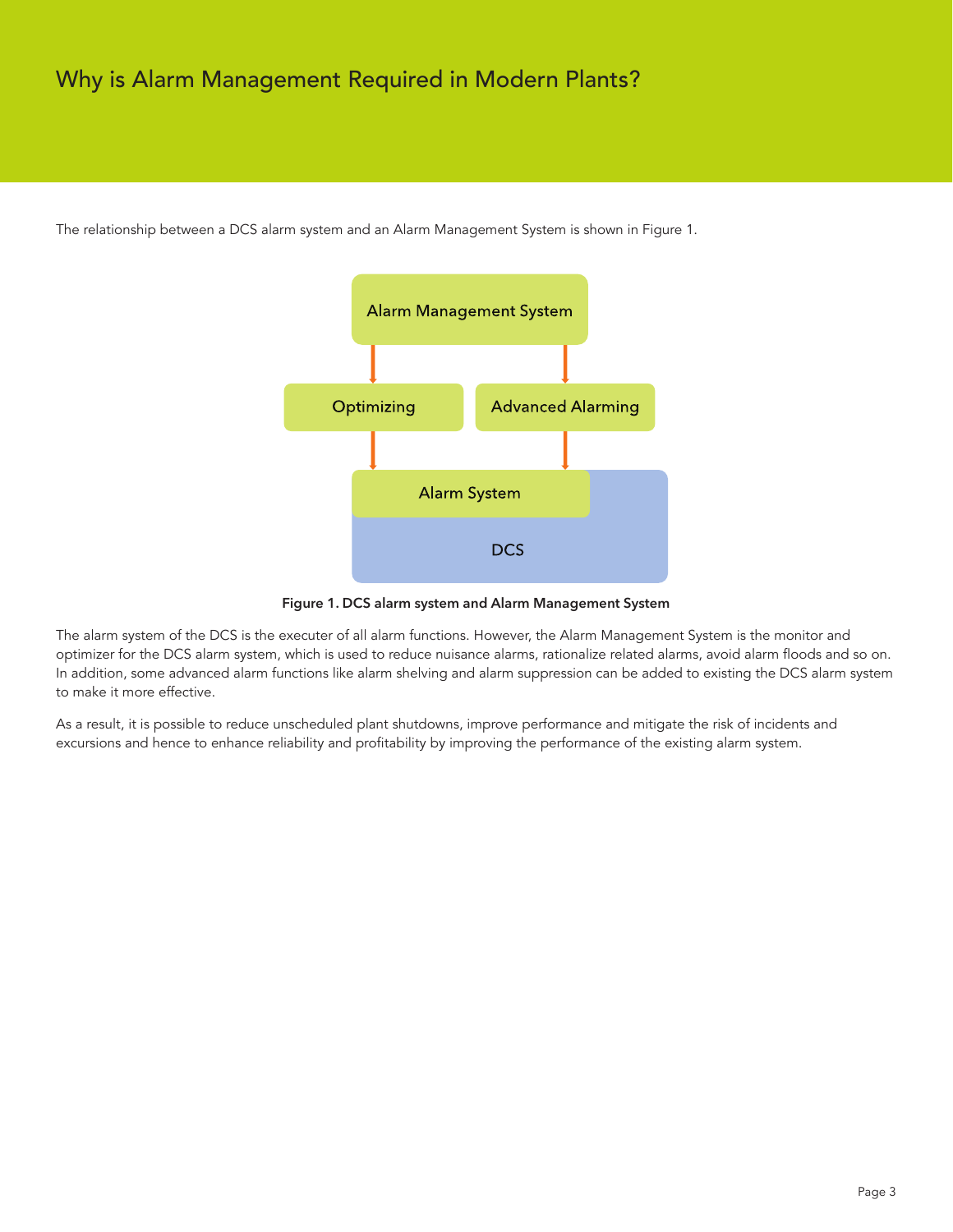# Why is Alarm Management Required in Modern Plants?

#### 3.2 How does an Alarm Management System work?

The DCS alarm system can be optimized and enhanced by an Alarm Management System. An Alarm Management System and service attempt to identify unnecessary alarms, improper alarm set values and where improvements can be made to the current procedures for dealing with alarms, which can be demonstrated in Figure 2.



Figure 2. Alarm Management System

As shown, Alarm Management System and service is not a one-time project; it is a redesign/re-engineering and a life-long process. Therefore the performance of the alarm system is continuously being improved and optimized. The key functions and services are summarized as follows:

### Alarm Philosophy Development

The Modern Alarm Philosophy is introduced to plant operations. The alarm philosophy is the collection of guiding principles and targets by which users configure alarms and measure alarm performance. Most philosophies cover the following criteria at a minimum:

- 1. What is an alarm?
- 2. How are priorities set based on criticality and time to respond?
- 3. General alarm considerations, e.g., how to deal with BAD I/O alarms?
- 4. Alarm performance criteria and resolution activities?

Most plants do not have a robust Alarm Philosophy. All alarms are defined on an ad hoc basis. This is the root cause of most alarm problems. An effective Alarm Philosophy outlines key concepts and governing rules for alarm strategy, e.g., what constitutes an alarm and what risk categories pertain to your site operations. It outlines roles and responsibilities, change management procedures and project goals, such as target alarm rates.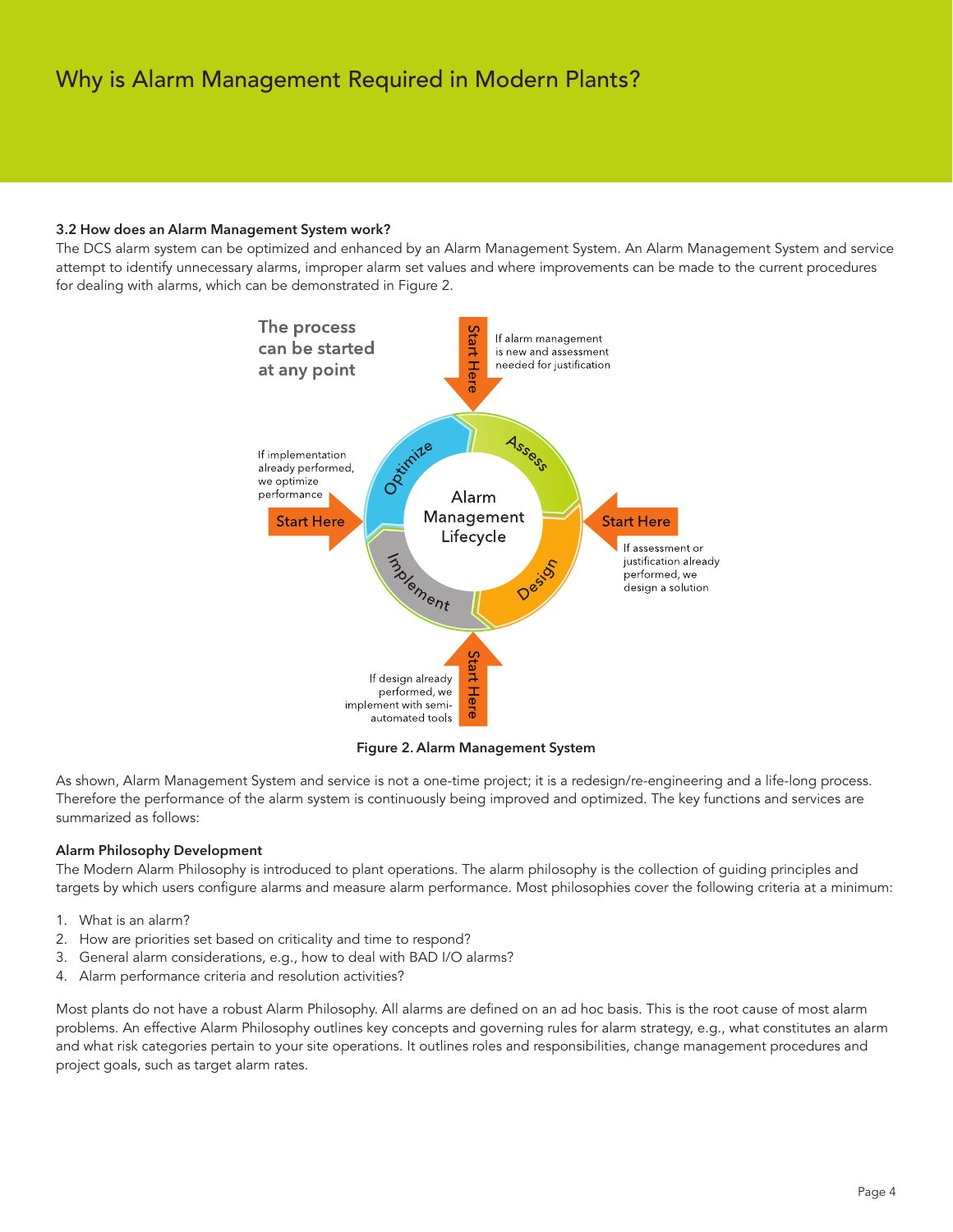## Alarm Analysis

The Alarm Analysis module identifies potential areas for alarm system performance improvement. This module automatically collects configuration data, alarm messages and the operator action journal from the DCS. The data can be automatically captured and imported without any manual intervention. Main Analysis includes:

- 1. Alarm System Performance (Alarms per Time Period, Frequent Alarms, Chattering Alarms, Priority Distribution, Alarm Summary, etc.)
- 2. Alarm System Settings (Alarms Set by Priority, Disabled/Inhibited Alarms, etc.)
- 3. Process Changes (Alarm Enable States, Alarm Priorities, etc.)

The results of the analysis reports can be used to improve and monitor alarm system performance.

#### Performance Metrics Manager

This module enables business personnel at all levels to make informed and timely decisions by providing timely and accurate access to Key Performance Indicators (KPIs).

The Performance Metrics Manager provides comparable metrics through benchmarking and normalization for alarms and operator interactions independent of control systems and database formats.

#### Report Manager

This module is a report mechanism. Report sections may be created from specific components and then included in a report that may be scheduled for automatic execution and publishing. In addition, each report execution may trigger an e-mail notification that can be customized to any number of e-mail recipients.

#### Real-Time Alarm Viewer

This module provides real-time viewing of alarm messages from the alarm system on any authorized client PC connected to the Alarm Management Server. For Foxboro I/A Series systems, the alarms are collected from one or more printer ports on a Foxboro I/A workstation. A serial to Ethernet converter is used to send the alarm messages on a LAN to the Alarm Management Server. This is the same LAN used for transferring data for statistical analysis.

The alarm messages can be sorted and filtered in any column to facilitate analysis and make the elimination of alarm printers possible.

### Advanced Alarm Management

This module provides more enhanced alarm functions for the DCS alarm system to reduce Alarm Floods:

- 1. Alarm Shelving
- 2. Grouped Alarms
- 3. Alarm Priority Reduction
- 4. Alarm Load Shedding
- 5. Pattern Recognition
- 6. Alarm Suppression (Redundant Voted Alarms, Eclipsing Alarms, etc.)

Alarm Suppression provides significant benefits in removing standing alarms when a plant unit is shut down, provided that the meaning of 'shut down' is clearly understood. If inventory has been removed as part of the shutdown process and the equipment is fully isolated, then suppression of all the alarms is likely to be appropriate.

However, if the plant may restart on short notice, with key inventories in place, then there will be a number of alarms that should not be suppressed during a plant shut down. In addition, in batch industries like pharmaceutical plants, alarm setpoints or whether an alarm is configured typically change depending on the batch phase. If it is not part of the automation, it may generate alarm floods. Similarly, alarm conditions may change during different recipes, which may also result in alarm floods. State-based alarm techniques are used in these situations to suppress those alarm floods.